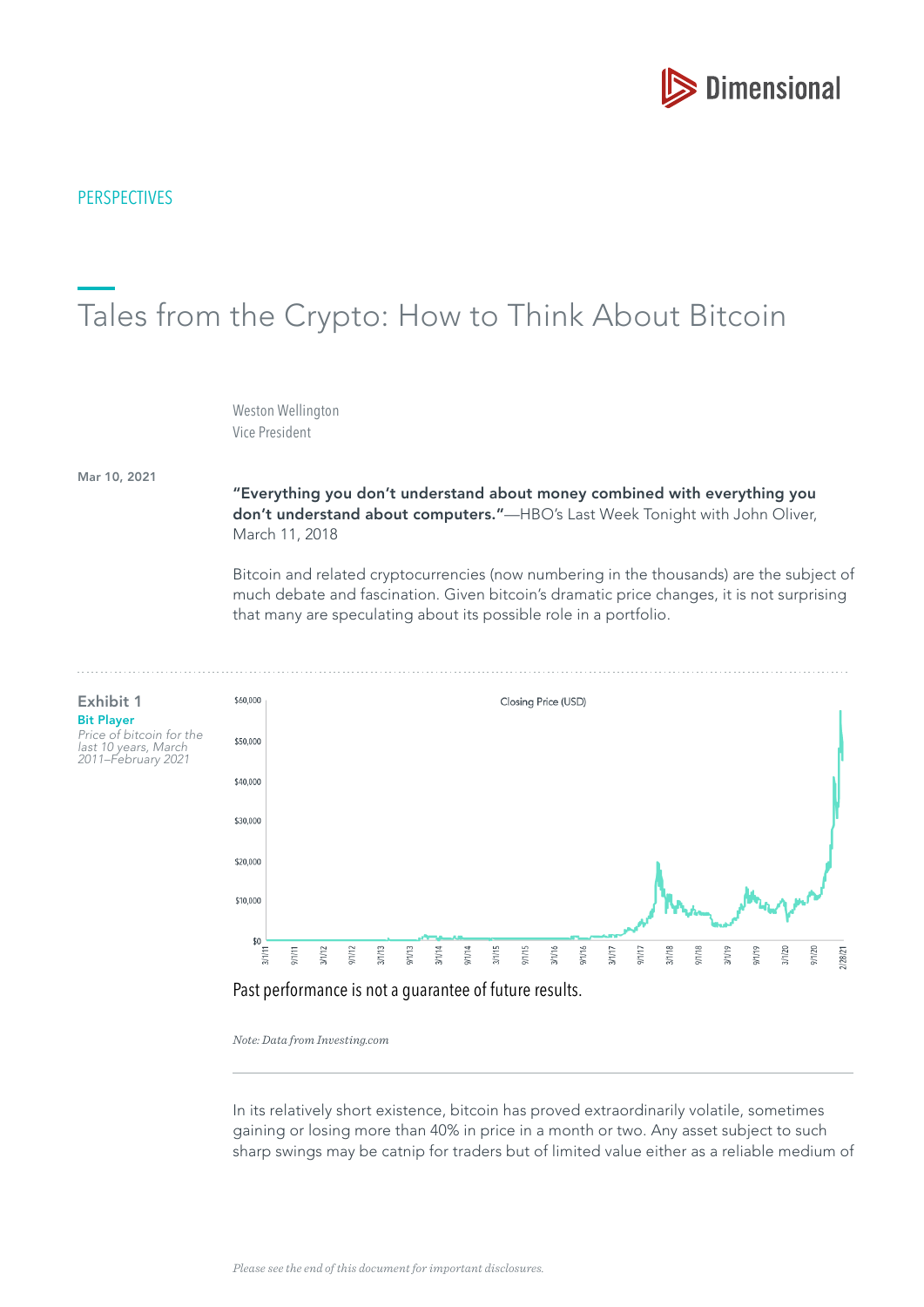exchange (to replace cash) or as a risk-reducing or infation-hedging asset in a diversifed portfolio (to replace bonds).

Assessing the merits of bitcoin as an investment can be problematic. Adding it to a portfolio could mean paring back the allocation to investments such as stocks, property, or fixed income. The owner of stocks or real estate generally expects to receive future income from dividends or rent, even though the size and timing of the payoff may be uncertain. A bondholder generally expects to receive interest payments as well as the return of principal. In contrast, holding bitcoin is similar to holding gold as an investment. Even if bitcoin or gold are held for decades, the owner may never receive more bitcoin or gold, and unlike stocks and bonds, it is not clear that bitcoin offers investors positive expected returns.

Putting aside squabbles over the future value of bitcoin or other cryptocurrencies, there are other issues investors should consider:

- **Bitcoin is not backed by an issuing authority and exists only as computer code,** generally kept in a so-called "digital wallet," accessible through a password chosen by the user. Many of us have forgotten or misplaced computer passwords from time to time and have had to contact the sponsor to restore access. No such avenue is available to holders of bitcoin. After a limited number of password attempts, a user can permanently lose access. Since there is no central authority responsible for bitcoin, there is no recourse for the forgetful owner: a recent New York Times article profiled the holder of more than \$200 million worth of bitcoin that he can't retrieve. His anguish is apparently not unusual—a prominent cryptocurrency consulting frm estimates that 20% of all outstanding bitcoin represents stranded assets unavailable to their rightful owners.<sup>1</sup>
- Mt. Gox, a Tokyo-based bitcoin exchange launched in 2010, was at one time the world's largest bitcoin intermediary, handling over one million accounts in 239 countries and more than 90% of global bitcoin transactions in 2013. It suspended trading and fled for bankruptcy in February 2014, announcing that hundreds of thousands of bitcoins had been lost and likely stolen.<sup>2</sup>
- The UK Financial Conduct Authority cited a number of concerns as it prohibited the sale of "cryptoasset" investment products to retail investors last year. Among them were the inherent nature of the underlying assets, which have no reliable basis for valuation; the presence of market abuse and fnancial crimes in cryptoasset trading; extreme price volatility; an inadequate understanding by retail consumers of cryptoassets; and the lack of a clear investment need for investment products referencing them.<sup>3</sup>

The fnancial services industry has a long tradition of innovation, and cryptocurrency and the technology surrounding it may someday prove to be a historic breakthrough. For those who enjoy the thrill of speculation, trading bitcoin may hold appeal. But those in search of a sound investment should consider the concerns of the Financial Conduct Authority above before joining the excitement.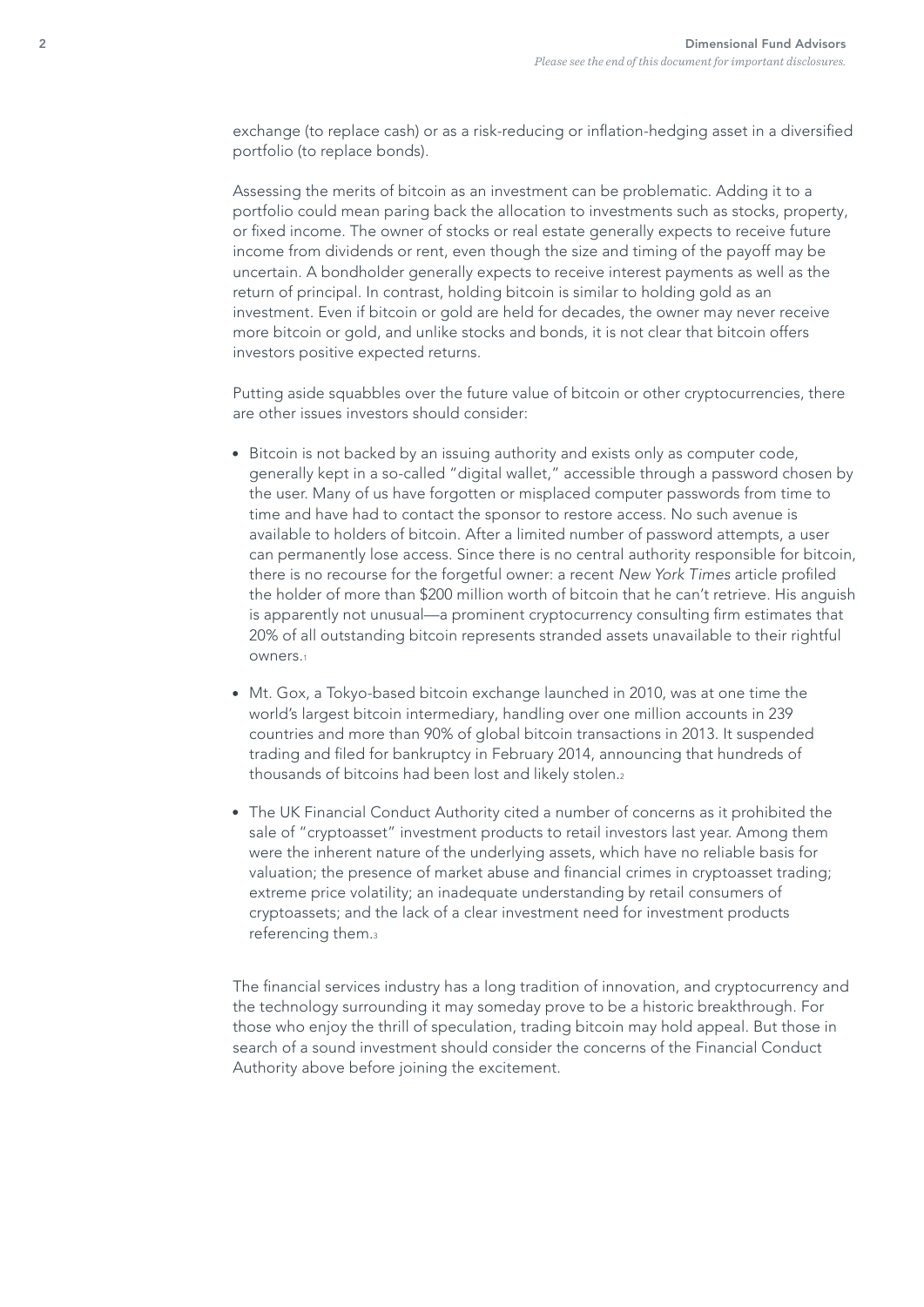- 1. Nathaniel Popper, "Lost Passwords Lock Millionaires Out of Their Bitcoin Fortunes," New York Times, January 12, 2021.
- 2. Alexandra Harney and Steve Stecklow, "Twice Burned How Mt. Gox Bitcoin Customers Could Lose Again," Reuters, November 16, 2017.
- 3. "Prohibiting the sale to retail clients of investment products that reference cryptoassets," Financial Conduct Authority, June 10, 2020.

 The opinions expressed are those of the author and are subject to change. The commentary above pertains to bitcoin cryptocurrency. Certain bitcoin offerings may be considered a security and may have different attributes than those described in this paper. Dimensional does not offer bitcoin.

This material is not to be construed as investment advice or a recommendation to buy or sell any security or currency. Investing involves risks including possible loss of principal. Stocks are subject to market fuctuation and other risks. Bonds are subject to increased risk of loss of principal during periods of rising interest rates and other risks. There is no assurance that any investment strategy will be successful. Diversification does not assure a profit or protect against loss.

The information in this document is provided in good faith without any warranty and is intended for the recipient's background information only. It does not constitute investment advice, recommendation, or an offer of any services or products for sale and is not intended to provide a suffcient basis on which to make an investment decision. It is the responsibility of any persons wishing to make a purchase to inform themselves of and observe all applicable laws and regulations. Unauthorized copying, reproducing, duplicating, or transmitting of this document are strictly prohibited. Dimensional accepts no responsibility for loss arising from the use of the information contained herein.

"Dimensional" refers to the Dimensional separate but affliated entities generally, rather than to one particular entity. These entities are Dimensional Fund Advisors LP, Dimensional Fund Advisors Ltd., Dimensional Ireland Limited, DFA Australia Limited, Dimensional Fund Advisors Canada ULC, Dimensional Fund Advisors Pte. Ltd., Dimensional Japan Ltd., and Dimensional Hong Kong Limited. Dimensional Hong Kong Limited is licensed by the Securities and Futures Commission to conduct Type 1 (dealing in securities) regulated activities only and does not provide asset management services.

UNITED STATES: Dimensional Fund Advisors LP is an investment advisor registered with the Securities and Exchange Commission.

CANADA: These materials have been prepared by Dimensional Fund Advisors Canada ULC. Commissions, trailing commissions, management fees, and expenses all may be associated with mutual fund investments. Unless otherwise noted, any indicated total rates of return refect the historical annual compounded total returns, including changes in share or unit value and reinvestment of all dividends or other distributions, and do not take into account sales, redemption, distribution, or optional charges or income taxes payable by any security holder that would have reduced returns. Please read the prospectus before investing. Mutual funds are not guaranteed, their values change frequently, and past performance may not be repeated.

AUSTRALIA and NEW ZEALAND: This material is issued by DFA Australia Limited (AFS License No. 238093, ABN 46 065 937 671). This material is provided for information only. No account has been taken of the objectives, financial situation or needs of any particular person. Accordingly, to the extent this material constitutes general fnancial product advice, investors should, before acting on the advice, consider the appropriateness of the advice, having regard to the investor's objectives, fnancial situation and needs. Any opinions expressed in this material refect our judgement at the date of publication and are subject to change.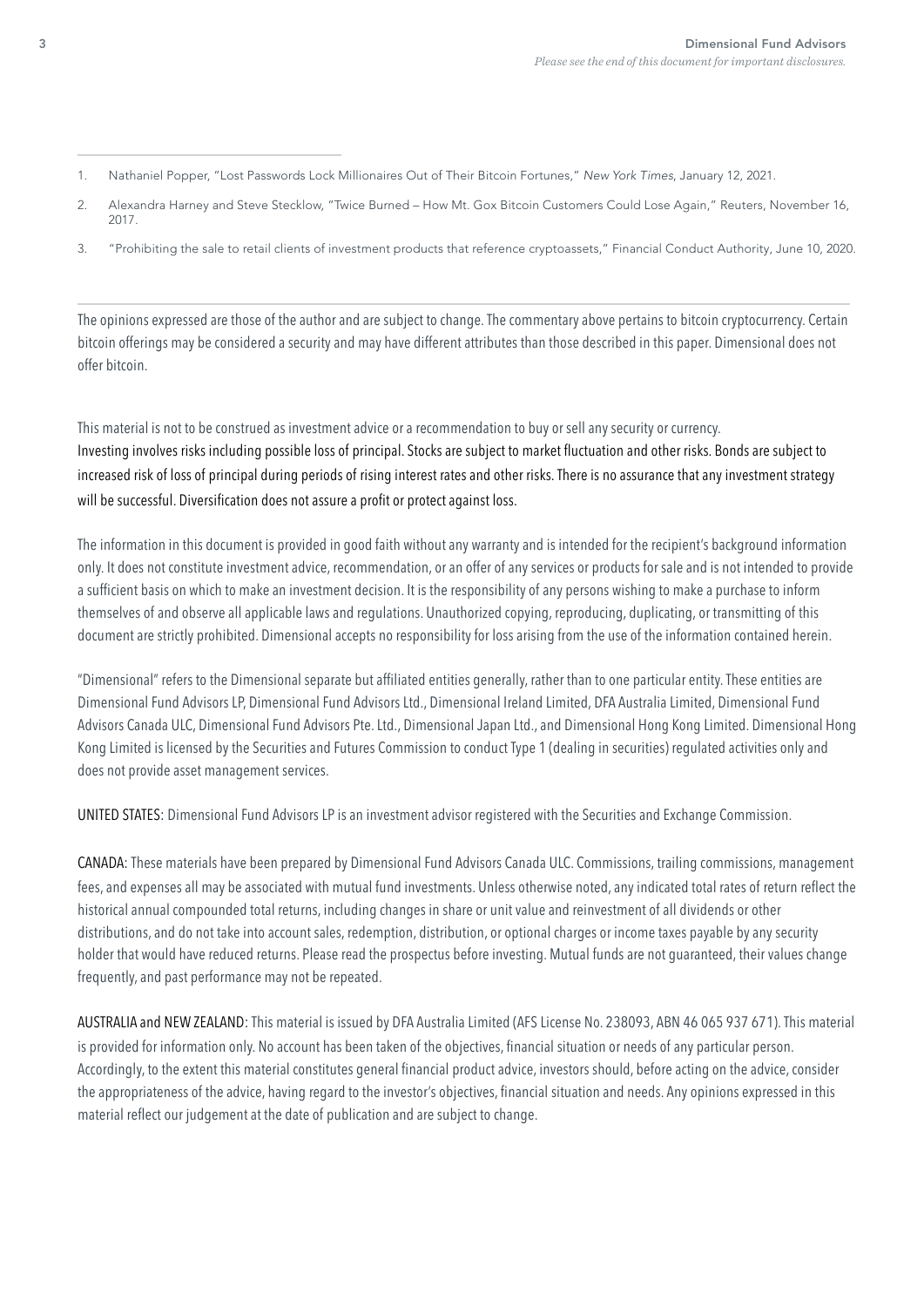# WHERE ISSUED BY DIMENSIONAL IRELAND LIMITED OR DIMENSIONAL FUND ADVISORS LTD.

Neither Dimensional Ireland Limited (DIL) nor Dimensional Fund Advisors Ltd. (DFAL), as applicable (each an "Issuing Entity," as the context requires), give fnancial advice. You are responsible for deciding whether an investment is suitable for your personal circumstances, and we recommend that a financial adviser helps you with that decision.

#### NOTICE TO INVESTORS IN SWITZERLAND: This is an advertising document.

#### WHERE ISSUED BY DIMENSIONAL IRELAND LIMITED

Issued by Dimensional Ireland Limited (DIL), with registered office 10 Earlsfort Terrace, Dublin 2, D02 T380, Ireland. DIL is regulated by the Central Bank of Ireland (Registration No. C185067). Information and opinions presented in this material have been obtained or derived from sources believed by DIL to be reliable, and DIL has reasonable grounds to believe that all factual information herein is true as at the date of this document.

DIL issues information and materials in English and may also issue information and materials in certain other languages. The recipient's continued acceptance of information and materials from DIL will constitute the recipient's consent to be provided with such information and materials, where relevant, in more than one language.

#### WHERE ISSUED BY DIMENSIONAL FUND ADVISORS LTD.

Issued by Dimensional Fund Advisors Ltd. (DFAL), 20 Triton Street, Regent's Place, London, NW1 3BF. DFAL is authorised and regulated by the Financial Conduct Authority (FCA). Information and opinions presented in this material have been obtained or derived from sources believed by DFAL to be reliable, and DFAL has reasonable grounds to believe that all factual information herein is true as at the date of this document.

DFAL issues information and materials in English and may also issue information and materials in certain other languages. The recipient's continued acceptance of information and materials from DFAL will constitute the recipient's consent to be provided with such information and materials, where relevant, in more than one language.

# RISKS

Investments involve risks. The investment return and principal value of an investment may fuctuate so that an investor's shares, when redeemed, may be worth more or less than their original value. Past performance is not a guarantee of future results. There is no guarantee strategies will be successful.

# FOR PROFESSIONAL INVESTORS IN HONG KONG.

This material is deemed to be issued by Dimensional Hong Kong Limited (CE No. BJE760) ("Dimensional Hong Kong"), which is licensed by the Securities and Futures Commission to conduct Type 1 (dealing in securities) regulated activities only and does not provide asset management services.

This material should only be provided to "professional investors" (as defned in the Securities and Futures Ordinance [Chapter 571 of the Laws of Hong Kong] and its subsidiary legislation) and is not for use with the public. This material is not directed to any person in any jurisdiction where (by reason of that person's nationality, residence, or otherwise) the publication or availability of this material are prohibited or which would subject Dimensional Hong Kong (including its affliates) or any of Dimensional Hong Kong's products or services to any registration, licensing, or other such legal requirements within such jurisdiction or country. When provided to prospective investors, this material forms part of, and must be provided together with, applicable fund offering materials. This material must not be provided to prospective investors on a standalone basis. Before acting on any information in this material, you should consider whether it is suitable for your particular circumstances and, if appropriate, seek professional advice.